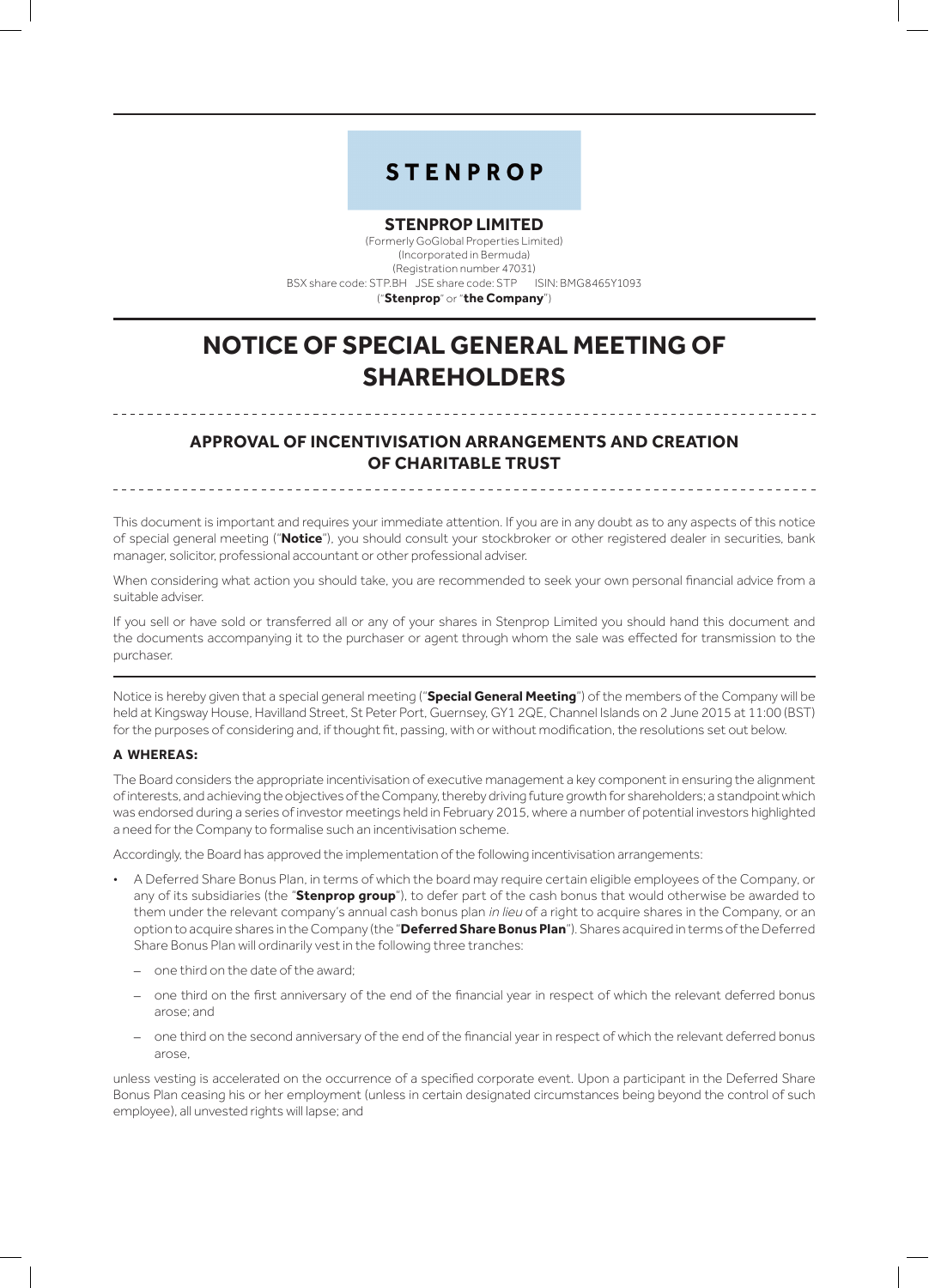• A Share Purchase Plan, in terms of which any company within the Stenprop group may advance an interest-bearing loan to an eligible employee (or his or her nominee), which loan shall be used to acquire shares in the Company (the "**Share Purchase Plan**"). Any loan so advanced is repayable within 30 days of cessation of employment (unless the participant ceases employment in circumstances beyond his or her control, in which case the loan is repayable within 12 months), and must in all circumstances be repaid within 10 years. All dividends paid to such employees (or his or her nominee), by virtue of their shareholding, will first be utilised to discharge any interest outstanding in terms of the loan advanced in terms of the Share Purchase Plan,

#### (together, the "**Share Incentive Plans**").

The aggregate number of shares which may be subscribed for by eligible persons under and in terms of the Share Incentive Plans, during any period of 10 years, shall at no time exceed 10% of the ordinary share capital of the Company in issue.

While the approval of the Share Incentive Plans by shareholders of the Company is not strictly required, whether in terms of the constitutional documents of the Company or otherwise, the Board nevertheless seeks such approval, as a matter of good corporate governance, and proposes the following resolutions:

#### **ORDINARY RESOLUTION NUMBER 1: DEFERRED SHARE BONUS PLAN**

"RESOLVED THAT the Deferred Share Bonus Plan, adopted by the directors of the Company on 28 April 2015, a copy of which is available for inspection on the Company's website, be and is hereby approved".

This resolution requires the approval of more than 50% of the voting rights of shareholders exercised on the resolution.

#### **ORDINARY RESOLUTION NUMBER 2: SHARE PURCHASE PLAN**

"RESOLVED THAT the Share Purchase Plan, adopted by the directors of the Company on 28 April 2015, a copy of which is available for inspection on the Company's website, be and is hereby approved".

This resolution requires the approval of more than 50% of the voting rights of shareholders exercised on the resolution.

#### **B whereas:**

The Board considers seriously its duty to implement a social responsibility programme.

Accordingly, the Board has approved the creation of a charitable trust in order to generate funds and make donations for purposes approved by the trustees and an advisory committee to be formed for such purpose.

Subject to the approval of shareholders the Board intends to issue and sell to the trust 10 million new shares in the Company. This represents an increase in the shares in issue of approximately 4%. The sale price will be the average market price of the shares for the 15 days prior to the new issue, and will be financed by a loan from the Company.

The loan will be advanced on a non-recourse basis and will be repayable on a pro rata basis as and when shares are sold, but in any event within five years. The intention is for the trust to sell shares when the price of the shares increases, with the objective of creating a surplus of 15% on the issue price.

The interest on the loan will be equivalent to the dividends received by the trust by way of distributions on the shares held by it.

#### **ORDINARY RESOLUTION NUMBER 3: CHARITABLE TRUST**

"RESOLVED THAT the directors of the Company be and are hereby authorised to create a charitable trust on such terms as they may in their sole discretion determine and to issue and sell to it 10 million new shares in the Company on terms materially as described in the notice of special general meeting of shareholders dated 6 May 2015."

This resolution requires the approval of more than 50% of the voting rights of shareholders exercised on the resolution.

By order of the Board

#### **Sharon Ward**

for and on behalf of Apex Fund Services Ltd Corporate Secretary

#### 6 May 2015

**Note:** Shareholders unable to attend are requested to complete the attached form of proxy and return it via email to externalproxyqueries@computershare.co.uk or deposit it physically at the address stated in the notes to the form of proxy no later than 11.00 BST on 29 May 2015.